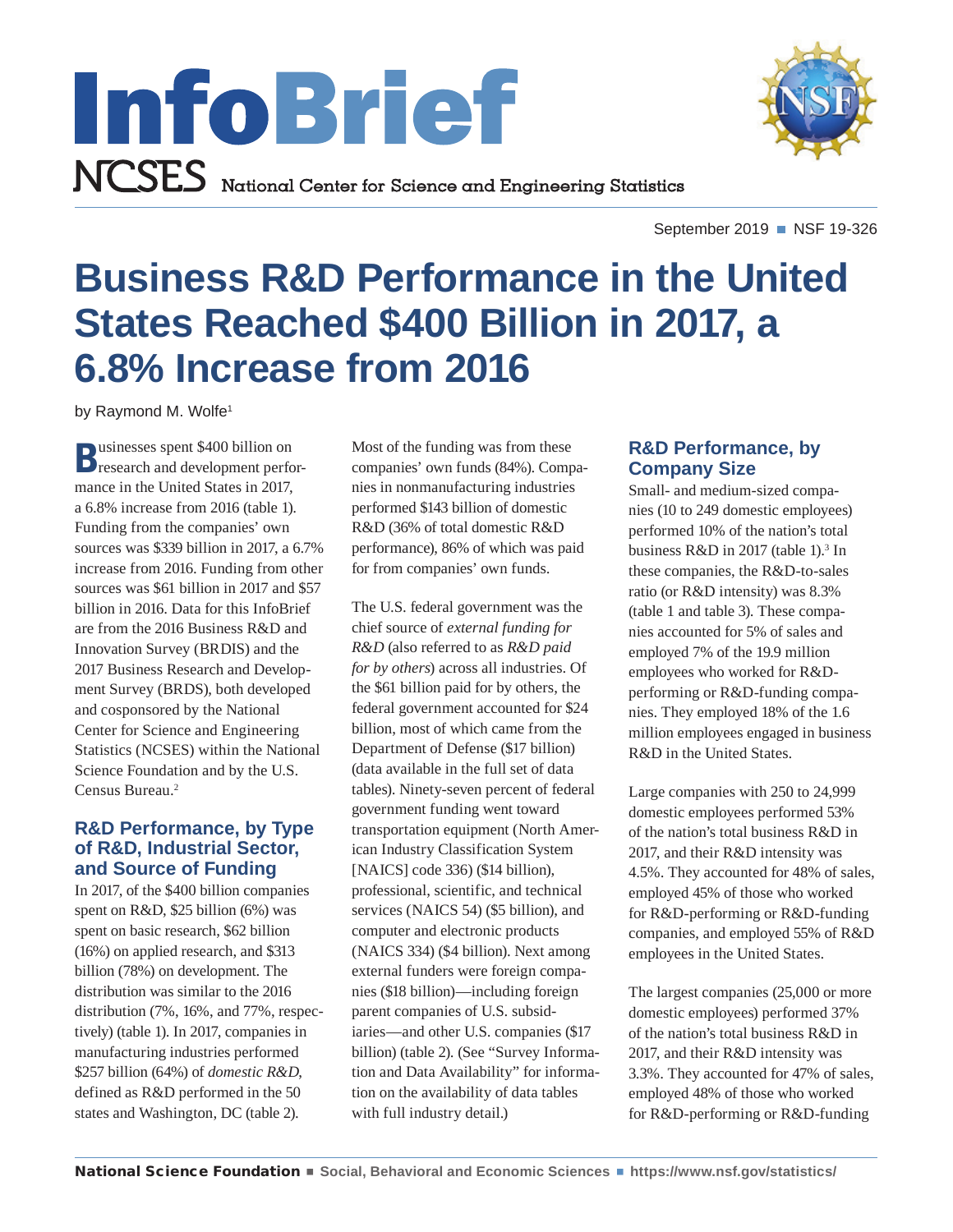| TABLE 1. Funds spent for business R&D performed in the United States, by type of R&D, source of |  |
|-------------------------------------------------------------------------------------------------|--|
| funds, and size of company: 2016–17                                                             |  |

(Millions of U.S. dollars)

| Selected characteristic and company size       | 2016    | 2017      |
|------------------------------------------------|---------|-----------|
| Domestic R&D performance <sup>a</sup>          | 374,685 | 400,100   |
| Type of R&D <sup>b</sup>                       |         |           |
| Basic research                                 | 24,644  | 24,829    |
| Applied research                               | 61,020  | 62,132    |
| Development                                    | 289,021 | 313,139   |
| Paid for by the company <sup>c</sup>           | 317,731 | 339,036   |
| Basic research                                 | 19,143  | 18,732    |
| Applied research                               | 48,806  | 49,149    |
| Development                                    | 249,782 | 271,155   |
| Paid for by others                             | 56,954  | 61,065    |
| Basic research                                 | 5,501   | 6,097     |
| Applied research                               | 12,213  | 12,984    |
| Development                                    | 39,239  | 41,984    |
| Source of funds                                |         |           |
| Federal                                        | 23,772  | 24,277 i  |
| Other <sup>d</sup>                             | 33,182  | 36,788    |
| Size of company (number of domestic employees) |         |           |
| Micro companies <sup>e</sup>                   |         |           |
| $5 - 9$                                        | 1,581 i | <b>NA</b> |
| Small companies <sup>r</sup>                   |         |           |
| $10 - 19$                                      | 4,958 i | 3,311     |
| $20 - 49$                                      | 9,662 i | 9,435     |
| Medium companies                               |         |           |
| $50 - 99$                                      | 9,298   | 10,141    |
| $100 - 249$                                    | 14,875  | 17,216    |
| Large companies                                |         |           |
| 250-499                                        | 13,092  | 14,103    |
| 500-999                                        | 14,450  | 17,871    |
| 1,000-4,999                                    | 63,971  | 65,112    |
| 5,000-9,999                                    | 40,633  | 40,198    |
| 10,000-24,999                                  | 65,594  | 73,485    |
| 25,000 or more                                 | 136,571 | 149,227   |

NA = not available. i = more than 50% of the estimate is a combination of imputation and reweighting to account for nonresponse.

<sup>a</sup> Domestic R&D performance is the cost of R&D paid for by the respondent company and others outside of the company and performed by the company.

<sup>b</sup> R&D is planned, creative work aimed at discovering new knowledge or devising new applications of available knowledge. This includes (1) activities aimed at acquiring new knowledge or understanding without specific immediate commercial applications or uses (basic research), (2) activities aimed at solving a specific problem or meeting a specific commercial objective (applied research), and (3) systematic use of research and practical experience and resulting in additional knowledge, which is directed to producing new or improved goods, services, or processes (development).

<sup>c</sup> Includes foreign subsidiaries of U.S. companies.

<sup>d</sup> Includes companies located inside and outside the United States; U.S. state government agencies and laboratories; U.S. universities, colleges, and academic researchers; and all other organizations located inside and outside the United States.

<sup>e</sup> The Business R&D and Innovation Survey did not include companies with fewer than five domestic employees.

<sup>f</sup> The Business Research and Development Survey does not include companies with fewer than ten domestic employees.

NOTES: Detail may not add to total because of rounding. Statistics are representative of companies located in the United States that performed or funded R&D. Excludes data for federally funded research and development centers.

SOURCE: National Center for Science and Engineering Statistics, National Science Foundation, and U.S. Census Bureau, Business R&D and Innovation Survey and Business Research and Development Survey. companies, and employed 27% of R&D employees in the United States.

## **R&D Performance, by State**

Business R&D is concentrated in a relatively small number of states. In 2017, companies reported \$339 billion of domestic R&D paid for by the company. Businesses in California alone accounted for 35% of this amount (table 4). Other states with large amounts of business R&D paid for by companies' own funds in 2017 were Washington (6% of the national total), Massachusetts (6%), Michigan (6%), Texas (5%), New York (4%), New Jersey (4%), Illinois (4%), and Pennsylvania (3%).4

# **Sales, R&D Intensity, and Employment of Companies that Performed or Funded R&D**

U.S. companies that performed or funded R&D reported domestic net sales of \$10 trillion in 2017 (table 3).<sup>5</sup> For all industries, the R&D intensity was 4.1%; for manufacturers, 4.7%; and for nonmanufacturers, 3.4%. Manufacturing industries with high levels of R&D intensity in 2017 were pharmaceuticals and medicines (NAICS 3254) (14.2%), computer and electronic products (NAICS 334) (11.3%), and aerospace products and parts (NAICS 3364) (7.5%). Among the nonmanufacturing industries, industries with high levels of R&D intensity were scientific R&D services (NAICS 5417) (25.1%), software publishers (NAICS 5112) (14.9%), and computer systems design and related services (NAICS 5415) (8.8%).

Businesses that performed or funded R&D employed 19.9 million people in the United States in 2017. Approximately 1.6 million (8%) were R&D employees.6 Not surprisingly, industries with high levels of R&D intensity also had high numbers of R&D employees: computer and electronic products (NAICS 334) (258,000 R&D employees), pharmaceuticals and medicines (NAICS 3254)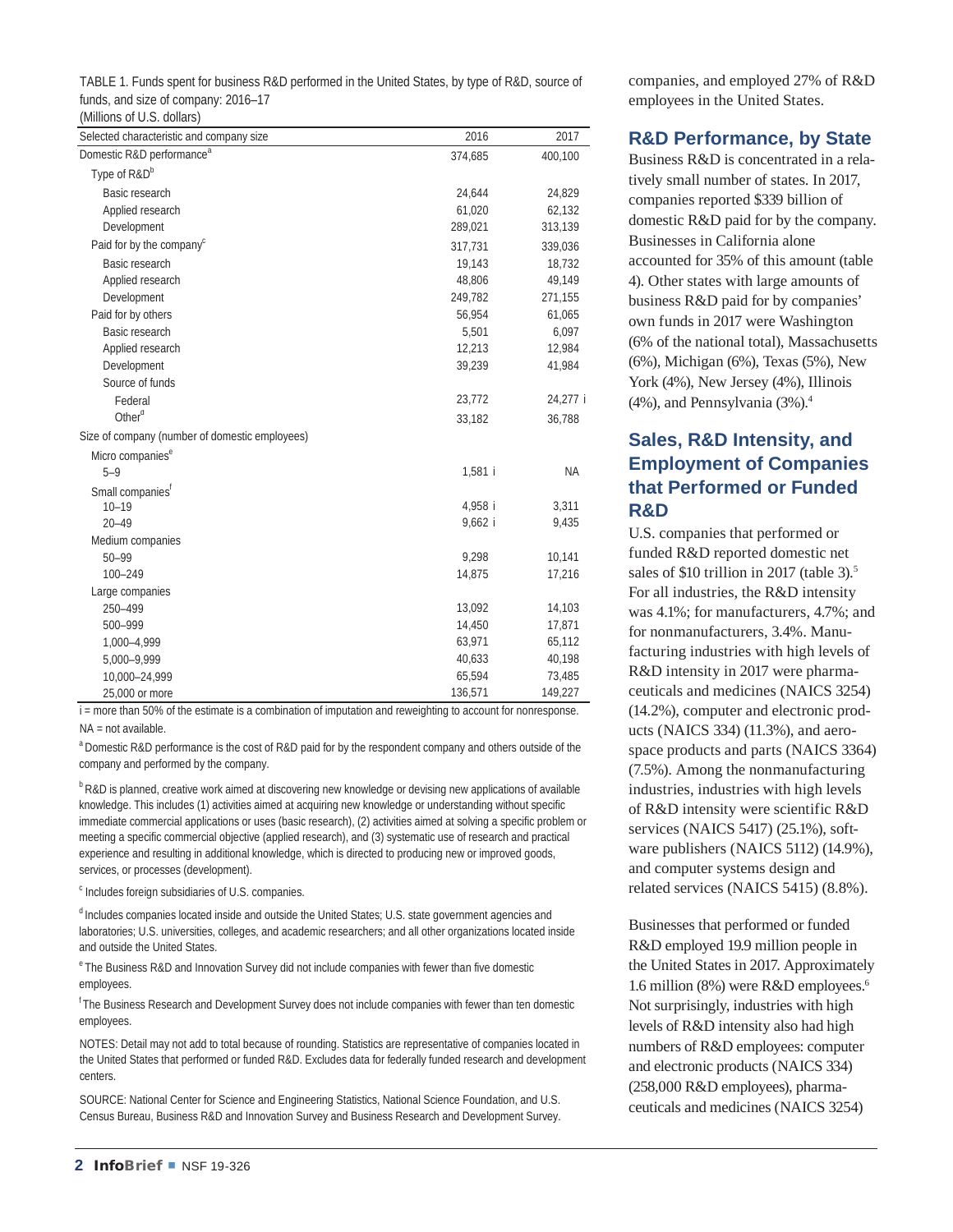|                                                      |                      |                 |          |             | Paid for by others |                      |                            |
|------------------------------------------------------|----------------------|-----------------|----------|-------------|--------------------|----------------------|----------------------------|
|                                                      |                      | Paid for by the |          |             | Companies          |                      | All other                  |
| Industry, NAICS code, and company size               | All R&D <sup>a</sup> | companyb        | Total    | Federal     | Domestic           | Foreign <sup>c</sup> | organizations <sup>d</sup> |
| All industries, 21-33, 42-81                         | 400,100              | 339,036         | 61,065   | 24,277 i    | 17,494             | 18,404               | 890 i                      |
| Manufacturing industries, 31-33                      | 257,227              | 216,155         | 41,072   | 18,889 i    | 6,229              | 15,434               | 520 i                      |
| Chemicals, 325                                       | 74,977               | 63,285          | 11,692   | 205         | 2,696              | 8,707                | 84                         |
| Pharmaceuticals and medicines, 3254                  | 66,202               | 55,229          | 10,973   | 186         | 2,685              | 8,019                | 83                         |
| Other 325                                            | 8,775                | 8,056           | 719      | 19          | 11                 | 688                  | 1                          |
| Machinery, 333                                       | 13,197               | 12,257          | 940      | 170         | 130 i              | 640                  | $\mathbf{0}$               |
| Computer and electronic products, 334                | 78,575               | 69,942          | 8,633    | 3,937       | D                  | D                    | D                          |
| Electrical equipment, appliance, and components, 335 | 4,291                | 4,110           | 181      | 38          | 65                 | 77 i                 | $1$ i                      |
| Transportation equipment, 336                        | 53,292               | 34,629          | 18,663 i | 14,433 i    | D                  | 2,219                | D                          |
| Automobiles, bodies, trailers, and parts, 3361-63    | 23,881               | 21,137          | 2,745    | D           | D                  | D                    | D                          |
| Aerospace products and parts, 3364                   | 26,383               | 11,903          | 14,480 i | D           | 1,209 i            | D                    | D                          |
| Other 336                                            | 3,028                | 1,589           | 1,438    | D           | D                  | D                    | D                          |
| Manufacturing nec, other 31-33                       | 32,895               | 31,932          | 963 i    | 106 i       | D                  | D                    | D                          |
| Nonmanufacturing industries, 21-23, 42-81            | 142,874              | 122,881         | 19,993   | 5,388       | 11,265 i           | 2,970                | 370 i                      |
| Information, 51                                      | 80,252               | 78,898          | 1,354    | 98          | 117                | 1,138                | 1                          |
| Software publishers, 5112                            | 34,264               | 33,201          | 1,062    | 62          | 66                 | 933                  | $\mathbf{1}$               |
| Other 51                                             | 45,988               | 45,697          | 292      | 36          | 51                 | 205                  | $\mathbf 0$                |
| Finance and insurance, 52                            | 7,616                | 7,565           | 51       | $\mathbf 0$ | $*$ i              | $\mathbf 0$          | 51                         |
| Professional, scientific, and technical services, 54 | 36,922               | 18,972          | 17,951   | 5,256       | 10,874 i           | 1,530                | 291 i                      |
| Computer systems design and related services, 5415   | 13,327               | 11,669          | 1,658    | 995         | 339                | 201                  | 123                        |
| Scientific R&D services, 5417                        | 17,321               | 2,817           | 14,504   | 3,200       | 10,024 i           | 1,160                | 120 i                      |
| Other 54                                             | 6,274                | 4,486           | 1,789    | 1,061       | 511 i              | 169                  | 48 i                       |
| Nonmanufacturing nec, other 21-23, 42-81             | 18,084               | 17,446          | 637      | 34          | 274                | 302                  | 27                         |
| Size of company (number of domestic employees)       |                      |                 |          |             |                    |                      |                            |
| Small companies                                      |                      |                 |          |             |                    |                      |                            |
| $10 - 19^e$                                          | 3,311                | 2,402           | 909      | 485         | D                  | D                    | D                          |
| $20 - 49$                                            | 9,435                | 7,593           | 1,842    | 605         | 632                | 531                  | 74 i                       |
| Medium companies                                     |                      |                 |          |             |                    |                      |                            |
| $50 - 99$                                            | 10,141               | 8,070           | 2,071    | 659         | 668                | 599                  | 145                        |
| 100-249                                              | 17,216               | 13,514          | 3,703    | 1,241       | 866                | 1,524                | 72                         |
| Large companies                                      |                      |                 |          |             |                    |                      |                            |
| 250-499                                              | 14,103               | 11,773          | 2,331    | 592         | 834                | 863                  | 42                         |
| 500-999                                              | 17,871               | 16,295          | 1,576    | 221         | 311                | 1,038                | 6                          |
| 1,000-4,999                                          | 65,112               | 52,341          | 12,771   | 1,461       | 2,724              | 8,531                | 55                         |
| 5,000-9,999                                          | 40,198               | 32,701          | 7,497    | 1,525       | 4,938 i            | 1,011                | 23                         |
| 10,000-24,999                                        | 73,485               | 63,415          | 10,070   | 3,514       | 2,627 i            | 3,917                | 12 i                       |
| 25,000 or more                                       | 149,227              | 130,931         | 18,295 i | 13,976 i    | D                  | D                    | D                          |

TABLE 2. Funds spent for business R&D performed in the United States, by source of funds, selected industry, and company size: 2017 (Millions of U.S. dollars)

 $*$  = amount is less than \$500,000; D = suppressed to avoid disclosure of confidential information; i = more than 50% of the estimate is a combination of imputation and reweighting to account for nonresponse.

NAICS = North American Industry Classification System; nec = not elsewhere classified.

<sup>a</sup> All R&D is the cost of domestic R&D paid for by the respondent company and others outside of the company and performed by the company.

<sup>b</sup> Includes foreign subsidiaries of U.S. companies (\$19.2 billion).

<sup>c</sup> Includes foreign parent companies of U.S. subsidiaries (\$15.4 billion) and unaffiliated companies (\$3.0 billion). Excludes funds from foreign subsidiaries to U.S. companies paid for through inter-company transactions (\$19.2 billion).

<sup>d</sup> Includes U.S. state government agencies and laboratories (\$0.1 billion); U.S. universities, colleges, and academic researchers (\$0.1 billion); and all other organizations located inside (\$0.5 billion) and outside the United States (\$0.2 billion).

<sup>e</sup> The Business Research and Development Survey does not include companies with fewer than 10 employees.

NOTES: Detail may not add to total because of rounding. Statistics are representative of companies located in the United States that performed or funded R&D. Industry classification was based on dominant business code for domestic R&D performance, where available. For companies that did not report business codes, the classification used for sampling was assigned. Excludes data for federally funded research and development centers.

SOURCE: National Center for Science and Engineering Statistics, National Science Foundation, and U.S. Census Bureau, Business Research and Development Survey, 2017.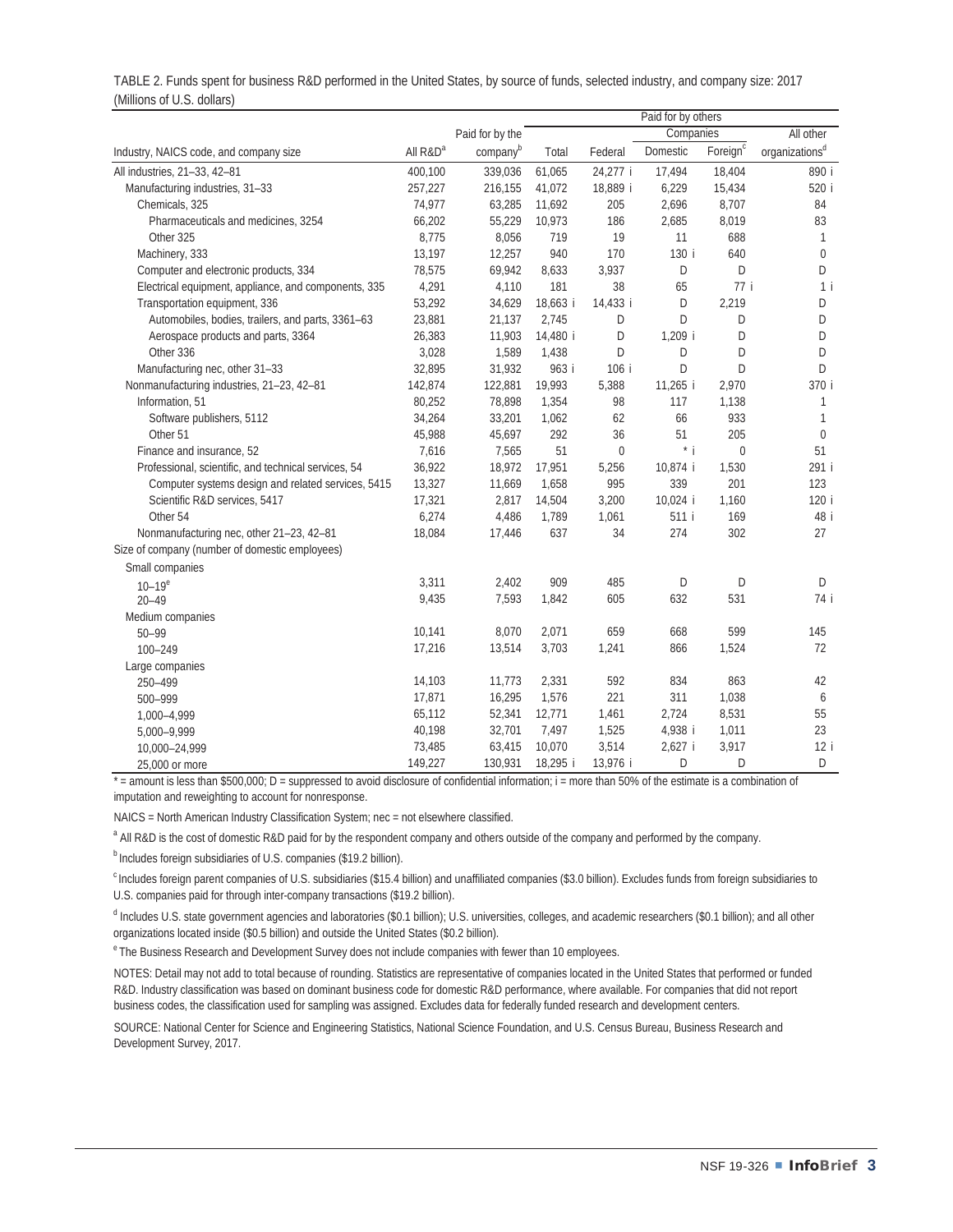|  | TABLE 3. Sales, R&D intensity, and employment for companies that performed or funded business R&D, by selected industry and company size: 2017 |  |  |  |  |  |
|--|------------------------------------------------------------------------------------------------------------------------------------------------|--|--|--|--|--|
|--|------------------------------------------------------------------------------------------------------------------------------------------------|--|--|--|--|--|

|                                                      |                             |                   | Domestic employment      |                  |
|------------------------------------------------------|-----------------------------|-------------------|--------------------------|------------------|
|                                                      | Domestic net sales          | R&D intensity     | (thousands) <sup>c</sup> |                  |
| Industry, NAICS code, and company size               | (US\$millions) <sup>a</sup> | $(\%)^{\text{b}}$ | Total                    | R&D <sup>d</sup> |
| All industries, 21-33, 42-81                         | 9,682,692                   | 4.1               | 19,893                   | 1,609            |
| Manufacturing industries, 31-33                      | 5,423,997                   | 4.7               | 9,919                    | 916              |
| Chemicals, 325                                       | 901,859                     | 8.3               | 1,234                    | 174              |
| Pharmaceuticals and medicines, 3254                  | 466,391                     | 14.2              | 518                      | 127              |
| Other 325                                            | 435,468                     | 2.0               | 716                      | 47               |
| Machinery, 333                                       | 323,082                     | 4.1               | 839                      | 85               |
| Computer and electronic products, 334                | 697,118                     | 11.3              | 1,200                    | 258              |
| Electrical equipment, appliance, and components, 335 | 113,434                     | 3.8               | 291                      | 29               |
| Transportation equipment, 336                        | 1,173,095                   | 4.5               | 1,771                    | 172              |
| Automobiles, bodies, trailers, and parts, 3361-63    | 756,472                     | 3.2               | 852                      | 92               |
| Aerospace products and parts, 3364                   | 350,201                     | 7.5               | 710                      | 67               |
| Other 336                                            | 66,422                      | 4.6               | 209                      | 13               |
| Manufacturing nec, other 31-33                       | 2,215,409                   | 1.5               | 4,584                    | 198              |
| Nonmanufacturing industries, 21-23, 42-81            | 4,258,695                   | 3.4               | 9,974                    | 693              |
| Information, 51                                      | 1,192,143                   | 6.7               | 1,945                    | 305              |
| Software publishers, 5112                            | 230,197                     | 14.9              | 572                      | 134              |
| Other 51                                             | 961,946                     | 4.8               | 1,373                    | 171              |
| Finance and insurance, 52                            | 736,468                     | 1.0               | 1,211                    | 36               |
| Professional, scientific, and technical services, 54 | 400,375                     | 9.2               | 1,330                    | 235              |
| Computer systems design and related services, 5415   | 152,271                     | 8.8               | 456                      | 78               |
| Scientific R&D services, 5417                        | 69,134                      | 25.1              | 283                      | 86               |
| Other 54                                             | 178,970                     | 3.5               | 591                      | 71               |
| Nonmanufacturing nec, other 21-23, 42-81             | 1,929,709                   | 0.9               | 5,488                    | 117              |
| Size of company (number of domestic employees)       |                             |                   |                          |                  |
| Small companies <sup>e</sup>                         |                             |                   |                          |                  |
| $10 - 19$                                            | 24,126                      | 13.7              | 73                       | 26               |
| $20 - 49$                                            | 86,131                      | 11.0              | 285                      | 78               |
| Medium companies                                     |                             |                   |                          |                  |
| $50 - 99$                                            | 116,967                     | 8.7               | 366                      | 74               |
| 100-249                                              | 258,031                     | 6.7               | 669                      | 111              |
| Large companies                                      |                             |                   |                          |                  |
| 250-499                                              | 280,138                     | 5.0               | 686                      | 87               |
| 500-999                                              | 368,694                     | 4.8               | 849                      | 90               |
| 1,000-4,999                                          | 1,249,905                   | 5.2               | 2,668                    | 275              |
| 5,000-9,999                                          | 939,230                     | 4.3               | 1,710                    | 185              |
| 10,000-24,999                                        | 1,851,278                   | 4.0               | 3,007                    | 248              |
| 25,000 or more                                       | 4,508,191                   | 3.3               | 9,581                    | 437              |

NAICS = North American Industry Classification System; nec = not elsewhere classified.

<sup>a</sup> Dollar values for goods sold or services rendered by R&D-performing or R&D-funding companies located in the United States to customers outside of the company, including the U.S. federal government, foreign customers, and the company's foreign subsidiaries. Included are revenues from a company's foreign operations and subsidiaries and from discontinued operations. If a respondent company is owned by a foreign parent company, sales to the parent company and to affiliates not owned by the respondent company are included. Excluded are intracompany transfers, returns, allowances, freight charges, and excise, sales, and other revenue-based taxes.

<sup>b</sup> R&D intensity is the cost of domestic R&D paid for by the respondent company and others outside of the company and performed by the company divided by domestic net sales of companies that performed or funded R&D.

<sup>c</sup> Data recorded on 12 March represent employment figures for the year.

<sup>d</sup> Includes researchers, R&D managers, technicians, clerical staff, and others assigned to R&D groups.

<sup>e</sup> The Business Research and Development Survey does not include companies with fewer than 10 employees.

NOTES: Detail may not add to total because of rounding. Sales, R&D intensity, and total domestic employment statistics are representative of companies located in the United States that performed or funded R&D; R&D employment statistics are representative of companies located in the United States that performed R&D. Industry classification was based on dominant business code for domestic R&D performance, where available. For companies that did not report business codes, the classification used for sampling was assigned. Excludes data for federally funded research and development centers.

SOURCE: National Center for Science and Engineering Statistics, National Science Foundation, and U.S. Census Bureau, Business Research and Development Survey, 2017.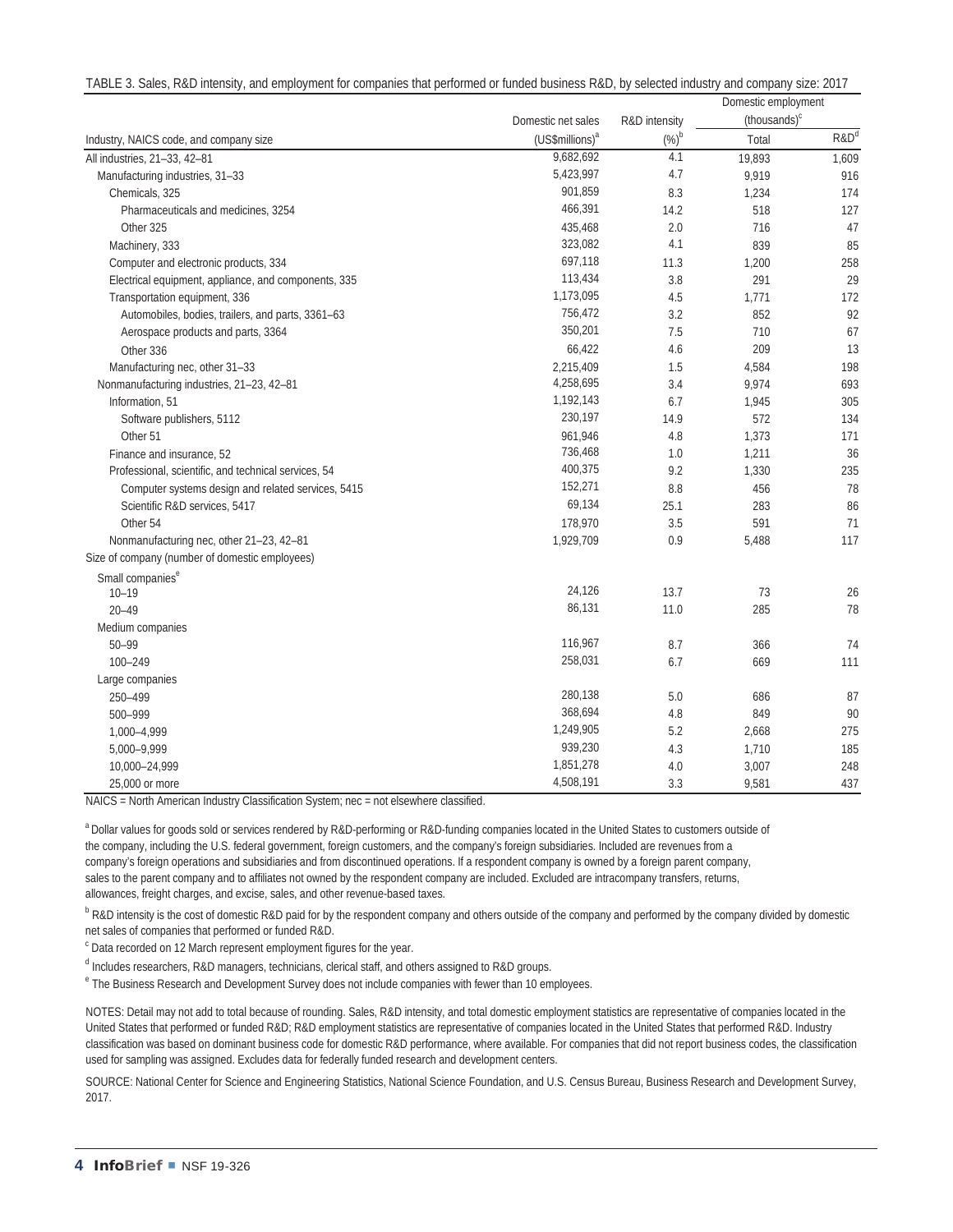| State                | All $R&D^a$ | Paid for by<br>the company | Paid for by<br>others | State                            | All $R&D^a$ | Paid for by<br>the company | Paid for by<br>others |
|----------------------|-------------|----------------------------|-----------------------|----------------------------------|-------------|----------------------------|-----------------------|
| <b>United States</b> | 400,100     | 339,036                    | 61,065                | Montana                          | 133         | 114                        | 18                    |
| Alabama              | 1.896       | 968                        | 928                   | Nebraska                         | 592         | 470                        | 122 i                 |
| Alaska               | 912         | 905                        | $\overline{7}$        | Nevada                           | 624         | 439                        | 186                   |
| Arizona              | 6,338       | 4.476                      | 1,862                 | New Hampshire                    | 1,361       | 754                        | 607 i                 |
| Arkansas             | 466         | 442                        | 24                    | New Jersey                       | 16,405      | 13,228                     | 3,177                 |
| California           | 132,473     | 120,111                    | 12,362                | New Mexico                       | 802         | 298                        | 503 i                 |
| Colorado             | 4,703       | 3,828                      | 875                   | New York                         | 15,671      | 13,430                     | 2,241                 |
| Connecticut          | 8,694       | 6,423                      | 2,272                 | North Carolina                   | 10,246      | 7,502                      | 2,744 i               |
| Delaware             | 2,048       | 1,445 i                    | 603                   | North Dakota                     | 304         | 276                        | 28                    |
| District of Columbia | 406         | 279                        | 127                   | Ohio                             | 9,769       | 6,697                      | 3,071                 |
| Florida              | 6,463       | 4,496                      | 1,966 i               | Oklahoma                         | 833         | 775                        | 58                    |
| Georgia              | 6,450       | 5,085                      | 1,365 i               | Oregon                           | 7,691       | 7,426                      | 265                   |
| Hawaii               | 169         | 105                        | 64                    | Pennsylvania                     | 10,986      | 9,576                      | 1,410                 |
| Idaho                | 1,747       | 1,527                      | 220                   | Rhode Island                     | 730         | 657                        | 73                    |
| <b>Illinois</b>      | 14,399      | 12,743                     | $1,655$ i             | South Carolina                   | 1,370       | 1,212                      | 158                   |
| Indiana              | 6,283       | 5,394                      | 889                   | South Dakota                     | 199         | 189                        | 10                    |
| lowa                 | 2,938       | 2,195                      | 743                   | Tennessee                        | 1,407       | 1,172                      | 235                   |
| Kansas               | 2,212       | 1,486                      | 726 i                 | Texas                            | 21,002      | 17,752                     | 3,250                 |
| Kentucky             | 983         | 758                        | 225                   | Utah                             | 2,846       | 2,171                      | 675                   |
| Louisiana            | 297         | 243                        | 53                    | Vermont                          | 253         | 241                        | 11                    |
| Maine                | 292         | 257                        | 35                    | Virginia                         | 4,332       | 2,659                      | 1,674 i               |
| Maryland             | 5,595       | 3,106                      | 2,488 i               | Washington                       | 21,462      | 20,820                     | 642                   |
| Massachusetts        | 23,655      | 18,912                     | 4,743                 | West Virginia                    | 212         | 182                        | 30                    |
| Michigan             | 21,042      | 19,101                     | 1,941                 | Wisconsin                        | 5,436       | 4,777                      | 659                   |
| Minnesota            | 7,146       | 6,633                      | 513                   | Wyoming                          | 87 i        | 82 i                       | 5                     |
| Mississippi          | 266         | 221                        | 45                    | Undistributed funds <sup>b</sup> | 2,181       | 1,561                      | 620                   |
| Missouri             | 5,299 i     | 3,433                      | 1,866 i               |                                  |             |                            |                       |

TABLE 4. Funds spent for business R&D performed in the United States, by state and source of funds: 2017 (Millions of U.S. dollars)

i = more than 50% of the estimate is a combination of imputation and reweighting to account for nonresponse.

<sup>a</sup> All R&D is the cost of domestic R&D paid for by the respondent company and others outside of the company and performed by the company.

**b** Includes data reported that were not allocated to a specific state by multi-establishment companies. For single-establishment companies, data reported were allocated to the state in the address used to mail the survey form.

NOTES: Detail may not add to totals because of rounding. Statistics are representative of companies located in the United States that performed or funded R&D. Excludes data for federally funded research and development centers.

SOURCE: National Center for Science and Engineering Statistics, National Science Foundation, and U.S. Census Bureau, Business Research and Development Survey, 2017.

(127,000), and aerospace products and parts (NAICS 3364) (67,000). Nonmanufacturing industry groups with high numbers of R&D employees were software publishers (NAICS 5112) (134,000 R&D employees), scientific R&D services (NAICS 5417) (86,000), and computer systems design and related services (NAICS 5415) (78,000) (table 3).

## **Capital Expenditures**

Companies that performed or funded R&D in the United States in 2017 spent \$587 billion on assets with expected useful lives of more than 1 year (table 5). Of this amount, \$32 billion (5%) was spent on structures, equipment, software, and other assets used for R&D: \$16 billion by manufacturing industries and \$16 billion by nonmanufacturing industries. Manufacturing industries with high levels of capital expenditures on assets used for R&D in 2017 were pharmaceuticals and medicines (NAICS 3254) (\$4.4 billion, 14% of capital expenditures on assets used for

R&D), semiconductor and other electronic products (NAICS 3344) (\$2.2 billion, 7%), and automobiles, bodies, trailers, and parts (NAICS 3361–63) (\$1.2 billion, 4%). Among the nonmanufacturing industries with high levels of capital assets used for R&D were telecommunications services (NAICS 517) (\$3.2 billion, 10%), computer systems design and related services (NAICS 5415) (\$2.0 billion, 6%), and software publishers (NAICS 5112) (\$1.1 billion, 4%).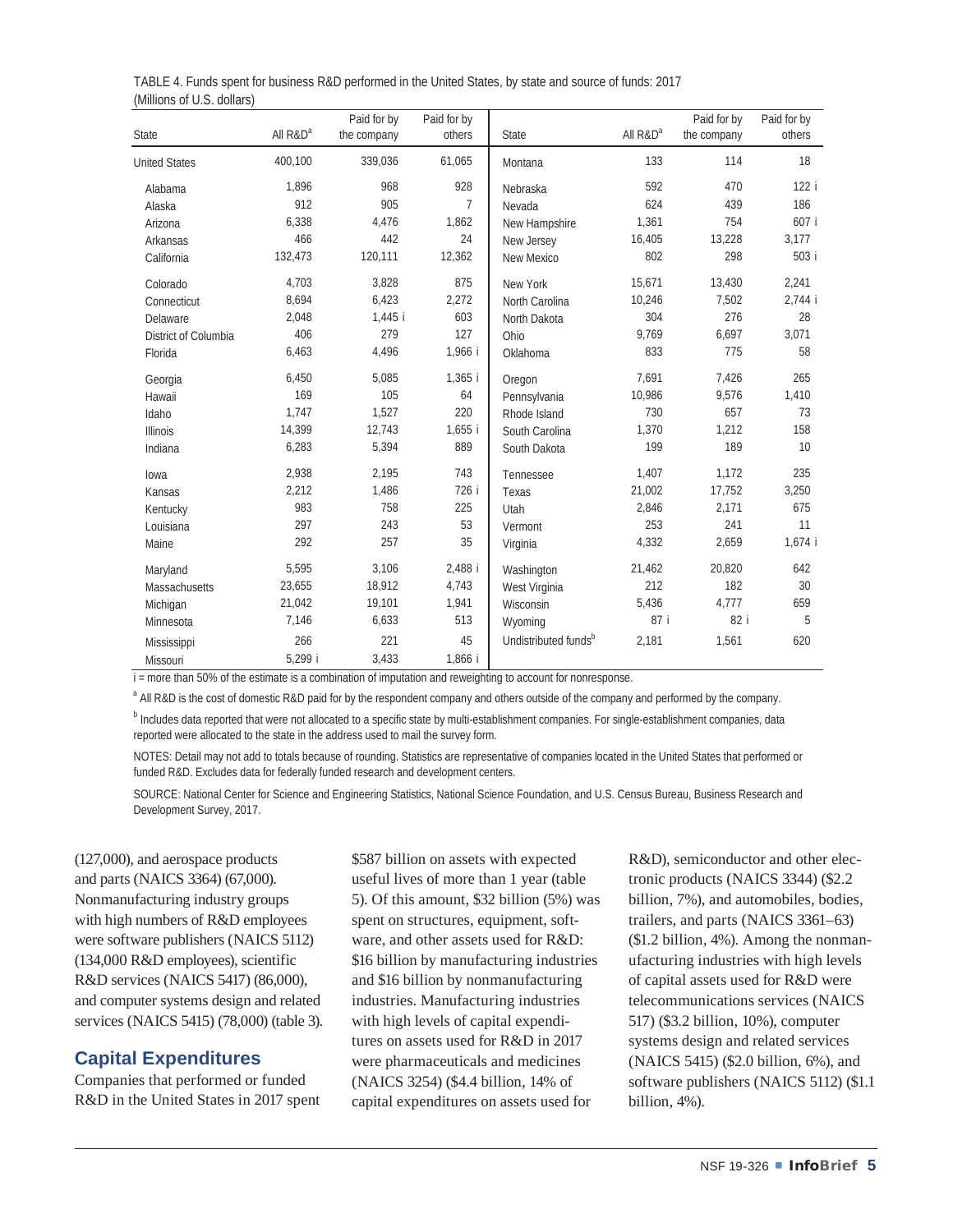TABLE 5. Capital expenditures in the United States and for domestic R&D paid for and performed by the company, by type of expenditure, industry, and company size: 2017 (Millions of U.S. dollars)

|                                                      |                    | Used for domestic R&D <sup>a</sup> |                         |           |                |                            |
|------------------------------------------------------|--------------------|------------------------------------|-------------------------|-----------|----------------|----------------------------|
|                                                      |                    |                                    |                         |           | Capitalized    | All other and              |
| Selected industry, NAICS code, and company size      | Total <sup>b</sup> | Total <sup>b,c</sup>               | Structures <sup>d</sup> | Equipment | software       | undistributed <sup>e</sup> |
| All industries, 21-33, 42-81                         | 587,332            | 31,885                             | 3,541                   | 14,898    | 8,539          | 4,907                      |
| Manufacturing industries, 31-33                      | 237,691            | 15,659                             | 2,662                   | 9,265     | 1,611          | 2,122                      |
| Chemicals, 325                                       | 41,932             | 5,394                              | 1,788                   | 2,250     | 469            | 887                        |
| Pharmaceuticals and medicines, 3254                  | 16,211             | 4,394                              | 1,565                   | 1,641     | 399            | 789                        |
| Other 325                                            | 25,721             | 1,000                              | 223                     | 609       | 70             | 98                         |
| Machinery, 333                                       | 11,707             | 866                                | 90                      | 548       | 101            | 127                        |
| Computer and electronic products, 334                | 30,411             | 4,590                              | 224                     | 3,529     | 527            | 310                        |
| Communication equipment, 3342                        | 2,920              | 843                                | 32                      | 653       | 59             | 99                         |
| Semiconductor and other electronic products, 3344    | 13,312 i           | 2,173 i                            | 126 i                   | 1,763 i   | 212 i          | 73 i                       |
| Other 334                                            | 14,179             | 1,574                              | 66                      | 1,113     | 256            | 138                        |
| Electrical equipment, appliance, and components, 335 | 3,067 i            | 227                                | 7i                      | 130 i     | 15 i           | 76 i                       |
| Transportation equipment, 336                        | 60,636             | 1,791                              | 158                     | 1,141     | 222            | 271                        |
| Automobiles, bodies, trailers, and parts, 3361-63    | 46,164             | 1,177                              | 103                     | 759       | 143            | 173                        |
| Aerospace products and parts, 3364                   | 11,396             | 522                                | 39                      | 340       | 77             | 67                         |
| Other 336                                            | 3,076              | 92                                 | 16                      | 42        | $\overline{2}$ | 31                         |
| Manufacturing nec, other 31-33                       | 89,938             | 2,791                              | 395                     | 1,667     | 277            | 451                        |
| Nonmanufacturing industries, 21-23, 42-81            | 349,640            | 16,226                             | 879                     | 5,633     | 6,928          | 2,785                      |
| Information, 51                                      | 117,469            | 7,730                              | 555                     | 3,637     | 2,739          | 800                        |
| Software publishers, 5112                            | 18,215             | 1,128                              | 113                     | 714       | 209            | 92                         |
| Telecommunications services, 517                     | 71,766             | 3,189                              | D                       | 850       | 1,443          | D                          |
| Other 51                                             | 27,488             | 3,413                              | D                       | 2,073     | 1,087          | D                          |
| Finance and insurance, 52                            | 20,670             | 2,753                              | 25 i                    | 426       | 1,758          | 544                        |
| Professional, scientific, and technical services, 54 | 13,853             | 3,072                              | 187                     | 881       | 1,402          | 602                        |
| Computer systems design and related services, 5415   | 6,156              | 2,020                              | 97                      | 552       | 1,128          | 243                        |
| Scientific R&D services, 5417                        | 2,593              | 717                                | 79                      | 260       | 60             | 318                        |
| Other 54                                             | 5,104              | 335                                | 11                      | 69        | 214            | 41                         |
| Nonmanufacturing nec, other 21-23, 42-81             | 197,648            | 2,671                              | 112                     | 689       | 1,029          | 839                        |
| Size of company (number of domestic employees)       |                    |                                    |                         |           |                |                            |
| Small companies <sup>f</sup>                         |                    |                                    |                         |           |                |                            |
| $10 - 19$                                            | 1,642              | 319                                | 13                      | 133       | 64             | 109                        |
| $20 - 49$                                            | 6,837              | 924                                | 43                      | 413       | 104            | 364                        |
| Medium companies                                     |                    |                                    |                         |           |                |                            |
| $50 - 99$                                            | 7,618              | 855                                | 200                     | 391       | 180            | 84                         |
| 100-249                                              | 12,045             | 1,989                              | 136                     | 1,265     | 237            | 351                        |
| Large companies                                      |                    |                                    |                         |           |                |                            |
| 250-499                                              | 10,452             | 1,109                              | 78                      | 549       | 252            | 231                        |
| 500-999                                              | 21,640             | 1,705                              | 207                     | 572       | 428            | 497                        |
| 1,000-4,999                                          | 61,271             | 4,733                              | 589                     | 2,021     | 1,376          | 747                        |
| 5,000-9,999                                          | 68,790             | 4,019                              | 667                     | 1,371     | 1,157          | 823                        |
| 10,000-24,999                                        | 124,057            | 5,790                              | 688                     | 2,553     | 1,558          | 991                        |
| 25,000 or more                                       | 272,980            | 10,442                             | 919                     | 5,630     | 3,182          | 710                        |

D = data withheld to avoid disclosing operations of individual companies; i = more than 50% of the estimate is a combination of imputation and reweighting to account for nonresponse.

NAICS = North American Industry Classification System; nec = not elsewhere classified.

<sup>a</sup> Domestic R&D is the R&D paid for by the respondent company and others outside of the company and performed by the company.

<sup>b</sup> Capital expenditures are payments by a business for assets that usually have a useful life of more than 1 year. The value of assets acquired or improved through capital expenditures is recorded on a company's balance sheet. BRDIS statistics exclude the cost of assets acquired through mergers and acquisitions and purchased land.

<sup>c</sup> Capital expenditures for long-lived assets used in a company's R&D operations are not included in its R&D expense, but any depreciation recorded for those assets is included in its R&D expense. For 2017, depreciation associated with domestic R&D paid for and performed by the company was \$13.5 billion and with domestic R&D performed by the company and paid for by others was \$1.6 billion.

<sup>d</sup> Includes the cost of purchased or improved buildings and other facilities that are fixed to the land.

<sup>e</sup> Includes the cost of other capital expenditures, including purchased patents and other intangible assets, and expenditures not distributed among the categories shown.

<sup>f</sup> The Business Research and Development Survey does not include companies with fewer than 10 employees.

NOTES: Detail may not add to total because of rounding. Statistics are representative of companies located in the United States that performed or funded R&D. Industry classification was based on dominant business code for domestic R&D performance, where available. For companies that did not report business codes, the classification used for sampling was assigned. Excludes data for federally funded research and development centers.

SOURCE: National Center for Science and Engineering Statistics, National Science Foundation, and U.S. Census Bureau, Business Research and Development Survey, 2017.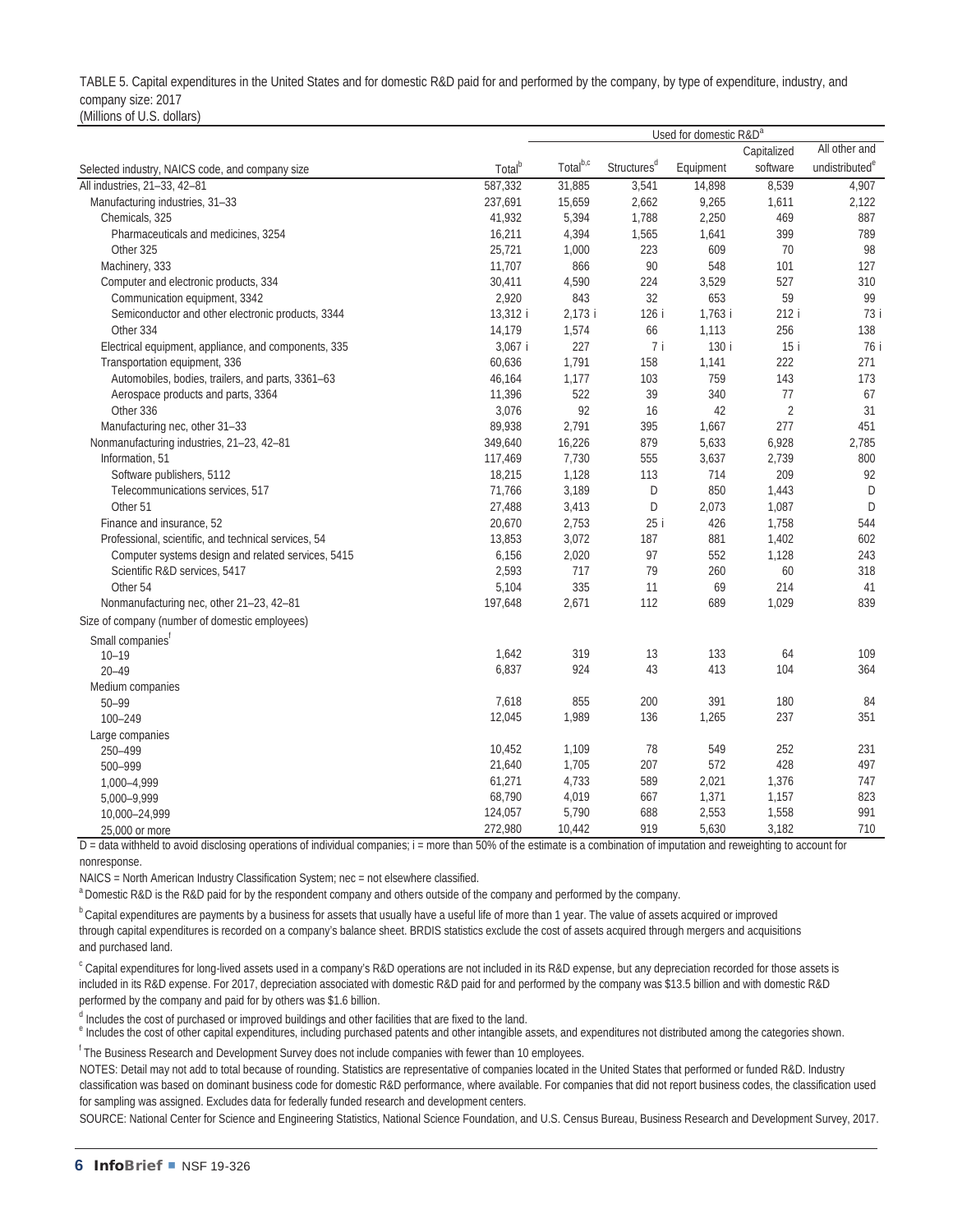# **Survey Information and Data Availability**

The 2016 cycle of BRDIS was the last cycle that collected R&D data for companies with five to nine employees and on business innovation activities. The Annual Business Survey, also co-sponsored by NCSES and the U.S. Census Bureau, will collect R&D data from companies with fewer than 10 employees and more comprehensive data on innovation from all companies for 2017 and beyond. Beginning with the 2017 data collection, BRDIS—the Business R&D and Innovation Survey—became the Business Research and Development Survey (BRDS).

In this InfoBrief, money amounts are expressed in current U.S. dollars and are not adjusted for inflation. A *company* is defined as a business organization located in the United States, either U.S. owned or a U.S. affiliate of a foreign parent company, of one or more establishments under common ownership or control.

The samples for BRDIS and BRDS were selected to represent all for-profit, nonfarm companies that were publicly or privately held and had five or more employees (BRDIS) or 10 or more employees (BRDS) in the United States. Estimates produced from the surveys and presented in this InfoBrief are restricted to companies that performed or funded R&D, either domestically or abroad. Because the statistics from the surveys are based on samples, they are subject to both sampling and nonsampling errors (see technical notes in the data tables reports at [https://www.nsf.](https://www.nsf.gov/statistics/srvyindustry/) [gov/statistics/srvyindustry/\)](https://www.nsf.gov/statistics/srvyindustry/).

For 2016, a total of 44,861 companies were sampled to represent the population of 1,485,151 companies; for 2017, a total of 45,075 companies were sampled, representing 1,097,607

companies. The representative population decreased primarily because the criteria for inclusion in the sample was changed for 2017. Previously, companies with fewer than 5 employees, or less than 10 employees if classified in other nonmanufacturing (ONM), were deemed out of scope. For 2017, companies with fewer than 10 employees, regardless of industry, were deemed out of scope because these companies are now covered in the Annual Business Survey. This change accounted for a decrease in population of approximately 400,000 companies.

The actual numbers of reporting units in the sample that remained within the scope of the survey between sample selection and tabulation were 42,122 for 2016 and 41,998 for 2017. These lower counts represent the number of reporting units that were determined to be within the scope of the survey after all data collected were processed. Reasons for the reduced counts include mergers, acquisitions, and instances where companies had fewer than five paid employees (BRDIS) or ten employees (BRDS) in the United States or had gone out of business in the interim. Of these in-scope reporting units, 80.2% were considered to have met the criteria for a complete response to the 2016 survey; 74.5% met the 2017 complete response criteria. Coverage of the previous year's known positive R&D stratum for 2016 was 84.0%; the coverage rate for 2017 was 84.9%. Industry classification was based on the dominant business activity for domestic R&D performance where available. For reporting units that did not report business activity codes for R&D, the classification used for sampling was assigned.

The full set of data tables from this survey will be available in the report *Business Research and Development: 2017* ([https://www.nsf.gov/statistics/](https://www.nsf.gov/statistics/srvybrds/)

[srvy](https://www.nsf.gov/statistics/srvybrds/)brds/). Individual data tables and tables with relative standard errors and imputation rates from the 2017 survey are available in advance of the full report. Statistics for new items added to the survey for 2017 are avail-able in the full set of tables, including for R&D paid for by foreign govern-ment agencies and by foreign universi-ties, colleges and academic researchers.

#### **References**

Anderson G and Kindlon A. 2019. *Indicators of R&D in Small Businesses: Data from the 2009-15 Business R&D and Innovation Survey*. InfoBrief NSF 19-316. Alexandria, VA: National Science Foundation, National Center for Science and Engineering Statistics. Available at [https://www.nsf.](https://www.nsf.gov/statistics/2019/nsf19316/) [gov/statistics/2019/nsf19316/.](https://www.nsf.gov/statistics/2019/nsf19316/)

Organization for Economic Cooperation and Development (OECD). 2015. *Frascati Manual: Guidelines for Collecting and Reporting Data on Research and Experimental Development, The Measurement of Scientific, Technological, and Innovation Activities*. Paris. OECD Publishing. Available at [https://www.oecd-ilibrary.](https://www.oecd-ilibrary.org/science-and-technology/frascati-manual-2015_9789264239012-en) [org/science-and-technology/frascati](https://www.oecd-ilibrary.org/science-and-technology/frascati-manual-2015_9789264239012-en)[manual-2015\\_9789264239012-en](https://www.oecd-ilibrary.org/science-and-technology/frascati-manual-2015_9789264239012-en).

Shackelford B and Wolfe R. 2016. *Five States Account for Half of U.S. Business R&D Performance in 2013: New Data for Metropolitan Areas Available*. InfoBrief NSF 16-317. Arlington, VA: National Science Foundation, National Center for Science and Engineering Statistics. Available at [http://www.nsf.](http://www.nsf.gov/statistics/2016/nsf16317/) [gov/statistics/2016/nsf16317/.](http://www.nsf.gov/statistics/2016/nsf16317/)

Shackelford B and Wolfe R. 2019. *Over Half of U.S. Business R&D Performed in 10 Metropolitan Areas in 2015*. InfoBrief NSF 19-322. Alexandra, VA: National Science Foundation, National Center for Science and Engineering Statistics. Available at [http://www.nsf.](http://www.nsf.gov/statistics/2019/nsf19322/) [gov/statistics/2019/nsf19322/.](http://www.nsf.gov/statistics/2019/nsf19322/)